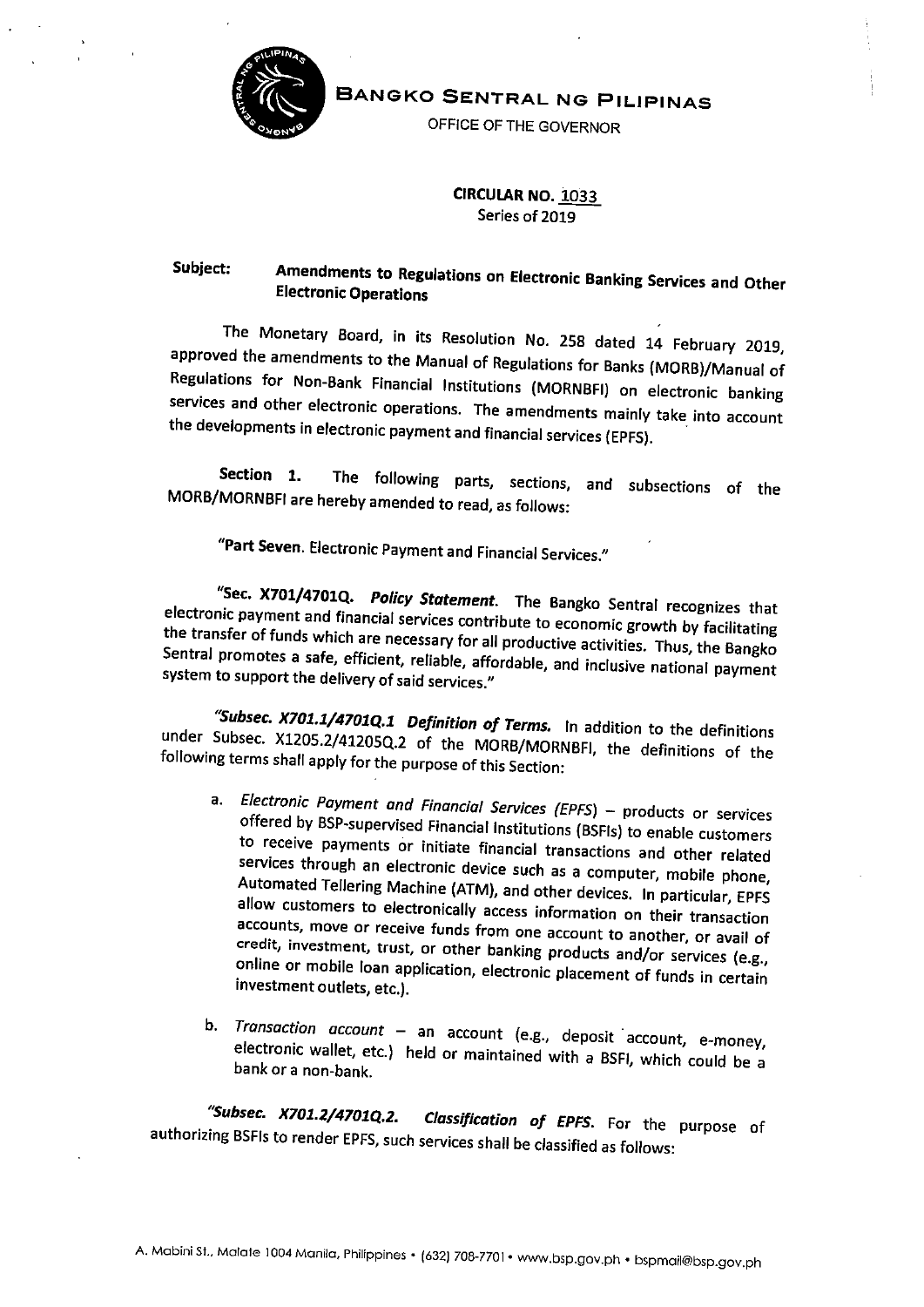- a. Basic EPFS These are limited to services allowing only receipt of funds or access to information (e.g., account balance, statement of account, etc.).
- b. Advanced EPFS In addition to basic services, advanced EPFS enable customers to send funds and initiate other financial transactions "

"Subsec. X701.3/4701Q.3. Requirements for the Grant of Authority to Offer EPFS. Pursuant to Section X1101/41101Q and its subsections on the Bangko Sentral Policy and Regulations on Licensing, BSFls that intend to offer EPFS shall obtain the appropriate authority/license, as follows:

| <b>Classification</b> | <b>Category of License/Authority</b> |
|-----------------------|--------------------------------------|
| <b>Advanced EPFS</b>  | Type $A^1/B^2$                       |
| <b>Basic EPFS</b>     | Tvpe C                               |

BSFls shall observe the "Guidelines on Licensing of Electronic Payment and Financial Services" shown in Appendix 125/Q-79 of the MORB/MORNBFI."

"Subsec. X701.4/4701Q.4. Compliance with Relevant Regulations. A BSFI that has been granted an advanced EPFS authority shall at all times comply with the following relevant regulations:

- a. Oversee its EPFS through an appropriate top-level committee to ensure that concerns on these services are timely and properly addressed;
- b. Make its EPFS with funds transfer functionality interoperable by participat in an Automated Clearing House pursuant to the guidelines provided under Part 12 of the MORB/q-regulations of the MORNBFl on Payment Systems;
- c. Integrate EPFS in its overall strategic plan to ensure that these services do not put undue strain on its systems, financial performance, and risk management capability;
- d. Promote EPFS by implementing appropriate marketing strategies;
- e. Ensure that it satisfies the legal and regulatory requirements for Anti-Mone Laundering/Combating Financing of Terrorism; and
- Comply with the relevant regulations on payments, Information Technolo f. (IT) Risk Management Standards, Guidelines on Electronic Products and Services, Business Continuity Management regulations, and Consumer Protection Standards of Conduct for BSFls "

 $1$  This applies to BSFIs that can be assessed against the prudential criteria provided in the Policy and Regulations on Licensing. These applicants must have been examined by the Bangko Sentral.

 $2$  This applies to proponents that cannot be assessed against the prudential criteria provided in the Policy and Regulations on Licensing. These include newly-established BSFIs and new applicants for an authority to operate as "Electronic Money Issuer-Others"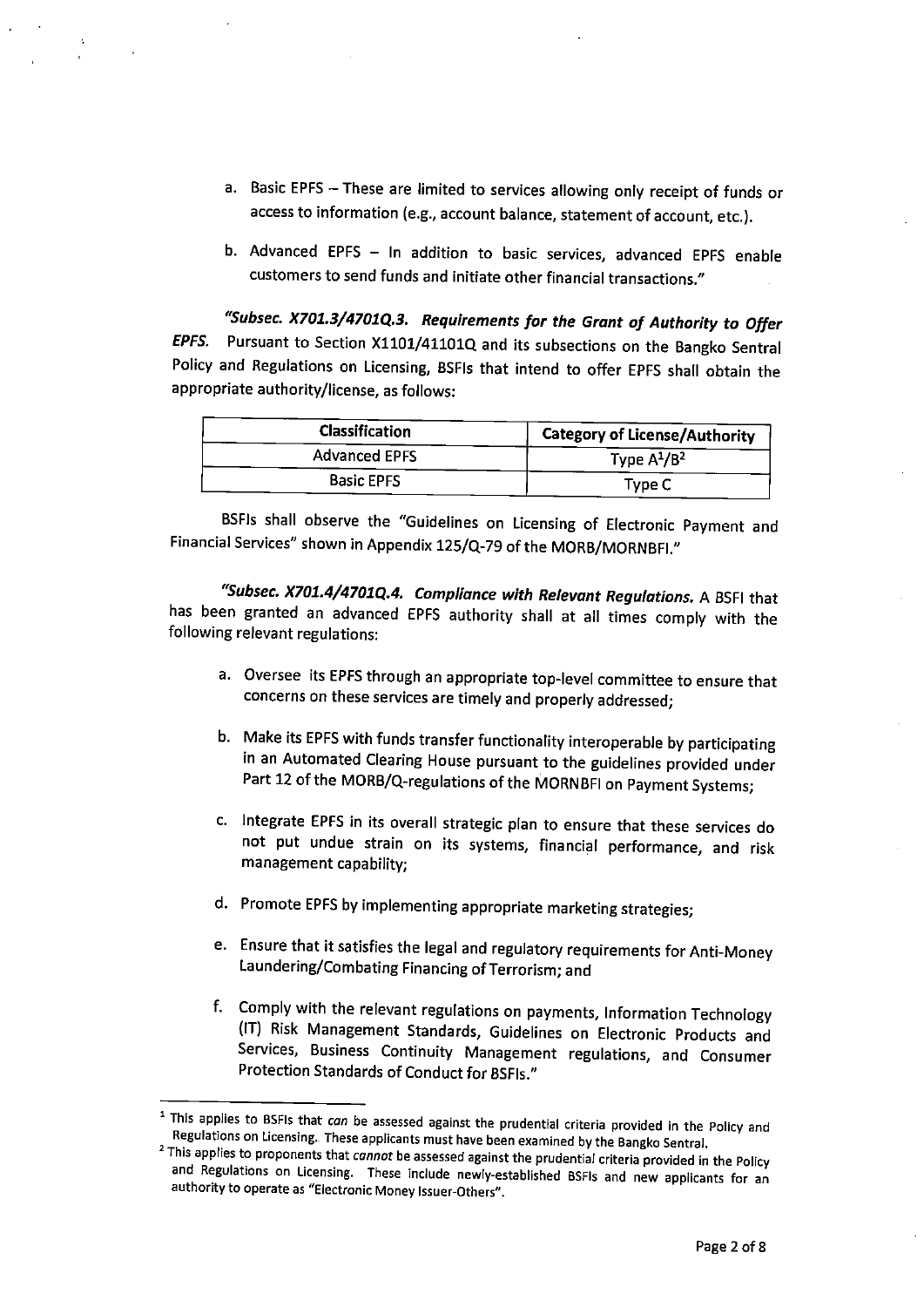"Subsec. X701.5/4701Q.5. Enhancements and other Changes in EPFS. BSFIs shall seek prior Bangko Sentral approval for the following enhancements and changes in their licensed EPFS:

a. Replacement of platform; .

I

- b. Upgrade in EPFS from purely informational to transactional services; and
- c. Change in system architecture, altering the risk score or assessment on the system or the other systems related to it.

"Subsec. X701.6/4701Q.6. Reportorial Requirements. BSFIs shall provide the BSP with the required data and updates on their EPFS.

- a. Required Reports. The following reports shall be submitted to the appropriate supervising department of the Bangko Sentral in the manner prescribed under Appendix 6/Q-3 of the MORB/MORNBFI:
	- (1) EPFS Transactions and Indicators; and
	- (2) Changes and Enhancements in EPFS.
- b. Sanctions. Failure to comply with the reportorial requirements shall subject the concerned BSFl to applicable sanctions for "Erroneous/Delayed/ Erroneous and Delayed/ Unsubmitted reports" as prescribed under Section X184/4192Q.2 of the MORB/MORNBFI."

"Subsec. X701.12/4701Q.12 Enforcement Action. Failure to comply with the provisions of this Section shall cause the concerned BSFl to be subject to enforcement action in accordance with Section X009/4009Q and/or Subsec. X1101.3/41101Q.3 of the MORB/MORNBFl.

Section 2. The following sections are hereby created to read, as follows:

"Subsec. 4641S.1/4641P.1/4904T.1/4641N.1 Requirements for the Grant of Authority to Offer EPFS. Pursuant to Section 4501S/4110N/4501P/4201T and its Subsections on the Bangko Sentral Policy and Regulations on Licensing, BSFls that intend to offer EPFS shall obtain the appropriate authority/license, as follows:

| Classification       | <b>Category of License/Authority</b> |
|----------------------|--------------------------------------|
| <b>Advanced EPFS</b> | Type $A^3/B^4$                       |
| <b>Basic EPFS</b>    | Tvpe C                               |

<sup>&</sup>lt;sup>3</sup> This applies to BSFIs that can be assessed against the prudential criteria provided in the Policy and Regulations on Licensing. These applicants must have been examined by the Bangko Sentral.

<sup>&</sup>lt;sup>4</sup> This applies to proponents that cannot be assessed against the prudential criteria provided in the Policy and Regulations on Licensing. These include newly-established BSFls and new applicants for an authority to operate as "Electronic Money Issuer-Others".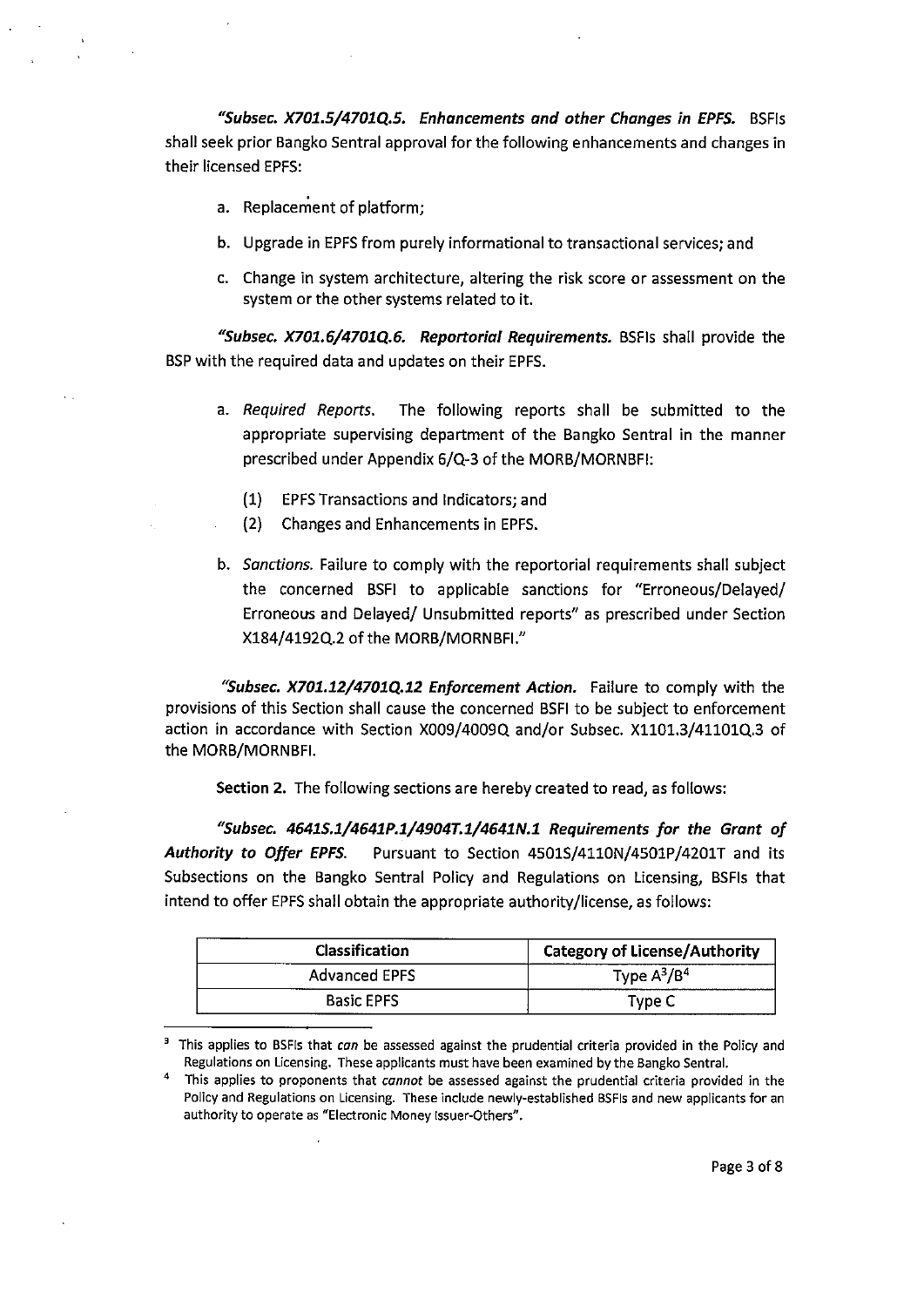BSFls shall observe the "Guidelines on Licensing of Electronic Payment and Financial Services" shown in Q-79 of the MORNBFl. "

"Subsec. 4641S.2/4641P.2/4904T.2/4641N.2. Reportorial Requirements. BSFIs shall provide the BSP with the required data and updates on their EPFS,

- o, Required Reports. The following reports shall be submitted to the appropriate supervising department of the Bangko Sentral in the manner prescribed under Appendix S-2/N-1/P-13/T-3 of the MORNBFI:
	- (I. ) EPFS Transactions and Indicators; and
	- (2 ) Changes And Enhancements in EPFS
- $b.$  Sanctions. Failure to comply with the reportorial requirements shall subject the concerned BSFl to applicable sanctions for "Erroneous/Delayed/ Erroneous and Delayed/ Unsubmitted reports" as prescribed under Section 4162S/4162N/4191P/4192T of the MORNBFl. "

"Subsec. 4641S.3/4641P.3/4641N.3/4904T.3 Enforcement Action. Failure to comply with the provisions of this Section shall cause the concerned BSFl to be sub'ect to enforcement action in accordance with Section 4009Q/4009T and/or Subsec. 4501S.3/4110N.3/4501P.3/4201T.3.

"Section X1207/41207Q/4707S/4707P/4807N. Participation in Automated Clearing Houses (ACHs). BSFIs that have been licensed to offer funds transfer services shall make these services interoperable by participating in an ACH. Prior to its participation, a BSFl shall observe the following guidelines:

a. Secure a Confirmation of Eligibility (COE) by submitting to the Bangko Sentral through the appropriate supervising department of the Bangko Sentral a letter of intent to participate in an identified ACH. This letter shall be accompanied by a certification (Attachment 1) signed by the president (or any officer of equivalent rank and function) and chief compliance officer (cco).

If the BSFl is not yet a member of the Payment System Management Bod (PSMB), it shall also indicate in its letter that it intends to become a member of this body;

b. Submit the following minimum documentary requirements to the PSMB duly recognized by the Bangko Sentral.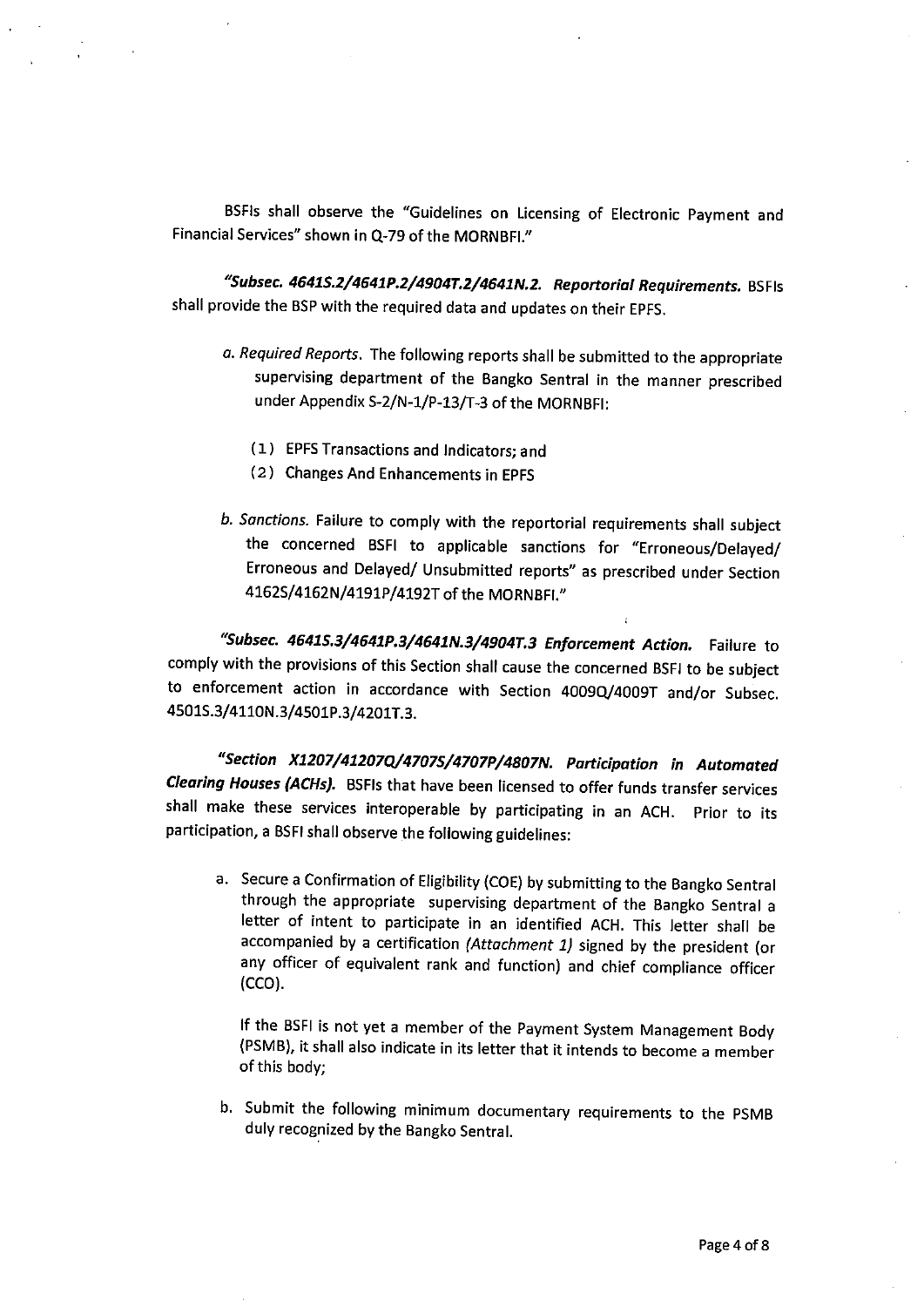- (I. ) Valid COE. A COE shall be valid for a period of six (6) months from date of issuance;
- (2) Corporate Secretary's Certificate (or equivalent document in the case of foreign bank branches) on the approval of the board of directors (or equivalent management committee in the case of foreign bank branches) of the participation of the BSFl in the ACH; and
- (3 ) Copy of the agreement with the bank sponsoring the BSFl into settlement, if applicable; and
- c. Comply with any other requirements set by the PSMB or provided in the ACH.

Section 3. The following portions of the MORB/MORNBFl shall be amended to reflect the revised licensing requirements for EPFS. In particular, the rules applicable to transactions performed under the National Retail Payment System (NRPS) are hereby revised and all references to the previous title of Part Seven of the MORB/MORNBFl Q-regulations are hereby changed to Electronic Payment and Financial Services.

| Section/Subsection | <b>Existing Phrase</b>                                                                                                                                                                                                                                                                                                                                                                                                                                                         | <b>New Phrase</b>                                                                                                                                                                                                                                                                                                                                                                                                           |
|--------------------|--------------------------------------------------------------------------------------------------------------------------------------------------------------------------------------------------------------------------------------------------------------------------------------------------------------------------------------------------------------------------------------------------------------------------------------------------------------------------------|-----------------------------------------------------------------------------------------------------------------------------------------------------------------------------------------------------------------------------------------------------------------------------------------------------------------------------------------------------------------------------------------------------------------------------|
| /Appendix          |                                                                                                                                                                                                                                                                                                                                                                                                                                                                                |                                                                                                                                                                                                                                                                                                                                                                                                                             |
| Subsection         | <b>Specific</b><br>rules<br>applicable<br>to                                                                                                                                                                                                                                                                                                                                                                                                                                   | Specific rules applicable<br>to                                                                                                                                                                                                                                                                                                                                                                                             |
| X1205.5/41205Q.5/  | transactions performed under the                                                                                                                                                                                                                                                                                                                                                                                                                                               | transactions performed under                                                                                                                                                                                                                                                                                                                                                                                                |
| 4705S.5/4705P.5/4  | <b>NRPS</b> Framework.<br>The following                                                                                                                                                                                                                                                                                                                                                                                                                                        | the NRPS Framework.<br><b>The</b>                                                                                                                                                                                                                                                                                                                                                                                           |
| 805N.5             | rules shall xxx xxx.                                                                                                                                                                                                                                                                                                                                                                                                                                                           | following rules shall xxx xxx.                                                                                                                                                                                                                                                                                                                                                                                              |
|                    | a. Minimum requirements to offer<br>Electronic Financial and Payment<br>Services (EFPS). EFPS, which shall<br>require Bangko Sentral approval in<br>accordance<br>with<br>Section<br>X701/4701.Q/4641s/4641P/4641N<br>of the MORB/MORNBFI, refer to<br>BSF   products and/or services xxx<br>xxx through a point of interaction.<br>To offer EPFS, BSFIs shall conform<br>to the following requirements:<br>$(1)$ Xxx xxx<br>Xxx xxx<br>$(4)$ Xxx xxx<br>b. Xxx xxx<br>Xxx xxx | a. Minimum<br>requirements<br>to<br>offer Electronic Payment and<br>Financial Services (EPFS). EPFS<br>shall require notification to or<br>approval by the Bangko Sentral<br>in accordance with Section<br>X701/4701.Q/4641s/4641P/46<br>41N of the MORB/MORNBFI.<br>To offer EPFS, BSFIs shall<br>conform<br>the<br>to<br>following<br>requirements:<br>$(1)$ Xxx xxx<br>Xxx xxx<br>$(4)$ Xxx xxx<br>b. Xxx xxx<br>Xxx xxx |
| Subsection         | The bank shall have an electronic                                                                                                                                                                                                                                                                                                                                                                                                                                              | The bank shall have an electronic                                                                                                                                                                                                                                                                                                                                                                                           |
| X266.2.a. of the   | banking solution to implement its                                                                                                                                                                                                                                                                                                                                                                                                                                              | banking solution to implement                                                                                                                                                                                                                                                                                                                                                                                               |
| <b>MORB</b>        | cash agent operations and comply                                                                                                                                                                                                                                                                                                                                                                                                                                               | its cash agent operations and                                                                                                                                                                                                                                                                                                                                                                                               |
|                    | with the requirements of Part Seven,                                                                                                                                                                                                                                                                                                                                                                                                                                           | comply with the requirements of                                                                                                                                                                                                                                                                                                                                                                                             |
|                    | the Guidelines on Electronic<br><b>on</b>                                                                                                                                                                                                                                                                                                                                                                                                                                      | Part Seven, on the Guidelines on                                                                                                                                                                                                                                                                                                                                                                                            |
|                    | Banking Services and Operations.                                                                                                                                                                                                                                                                                                                                                                                                                                               | <b>Electronic Payment and Financial</b><br>Services.                                                                                                                                                                                                                                                                                                                                                                        |
|                    |                                                                                                                                                                                                                                                                                                                                                                                                                                                                                |                                                                                                                                                                                                                                                                                                                                                                                                                             |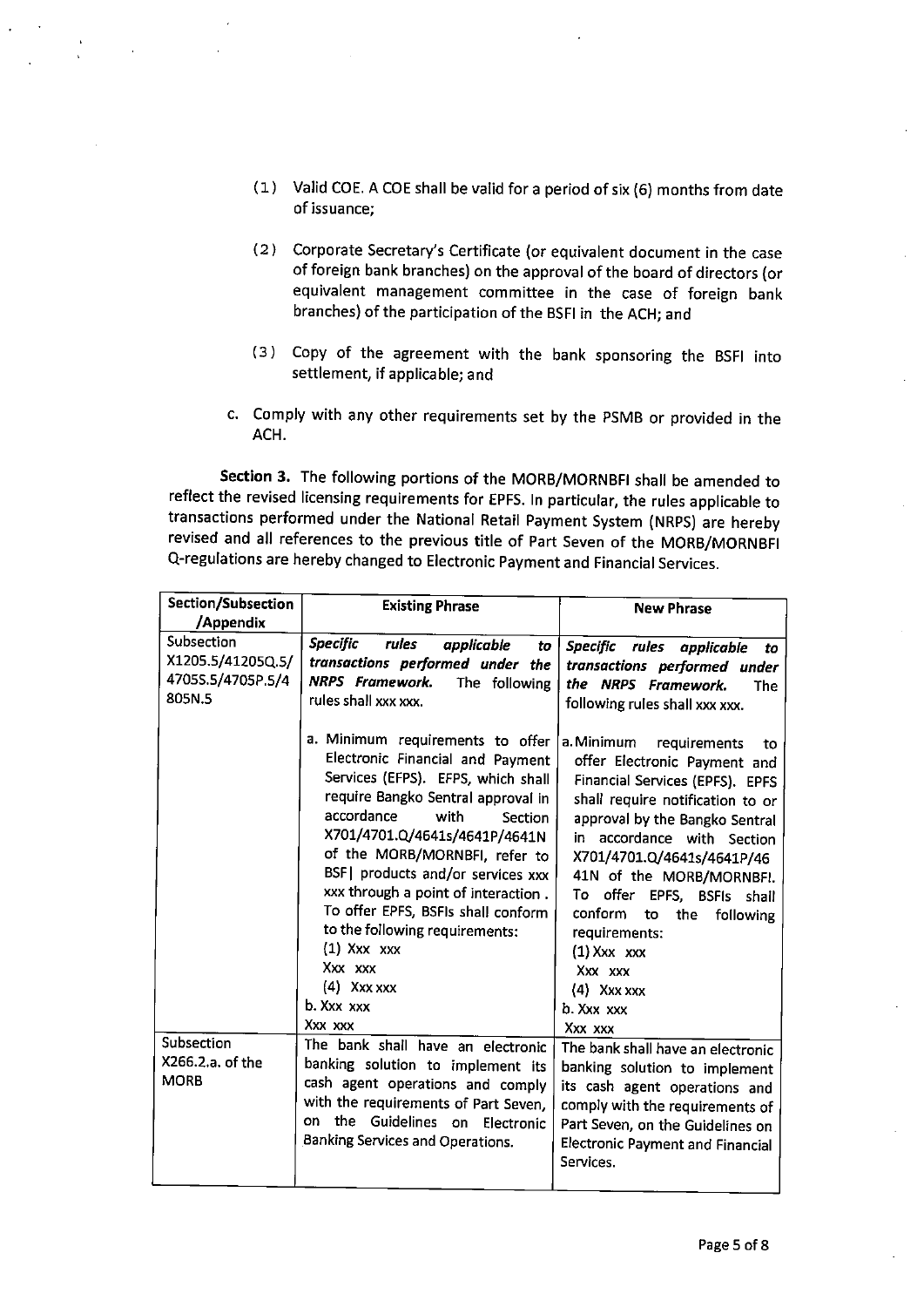| Section/Subsection<br>/Appendix                                                                                             | <b>Existing Phrase</b>                                                                                                                                                                                                                                                                                                                                                                                              | <b>New Phrase</b>                                                                                                                                                                                                                                                                                                                                                                                         |
|-----------------------------------------------------------------------------------------------------------------------------|---------------------------------------------------------------------------------------------------------------------------------------------------------------------------------------------------------------------------------------------------------------------------------------------------------------------------------------------------------------------------------------------------------------------|-----------------------------------------------------------------------------------------------------------------------------------------------------------------------------------------------------------------------------------------------------------------------------------------------------------------------------------------------------------------------------------------------------------|
|                                                                                                                             |                                                                                                                                                                                                                                                                                                                                                                                                                     |                                                                                                                                                                                                                                                                                                                                                                                                           |
| Subsection X780.3<br>of the MORB<br>Subsection                                                                              | Prior Bangko Sentral approval.<br>Banks planning to be an EMI-Bank<br>shall apply in accordance with Sec.<br>X701 relating to the guidelines on<br>electronic banking services and with<br>Sec. X162 on outsourcing of banking<br>functions, when applicable.<br>Common provisions. The following                                                                                                                   | Prior Bangko Sentral approval.<br>Banks planning to be an EMI-<br>Bank shall apply in accordance<br>with Sec. X701 relating to the<br>guidelines<br>electronic<br>on<br>payment and financial services<br>and<br>with<br>Sec.<br>X162<br>on<br>outsourcing<br>of<br>banking<br>functions, when applicable.<br>Common provisions. In addition                                                              |
| X780.4/4780Q.4/<br>4642S.4/4642N.4                                                                                          | provisions are applicable to all EMIs:                                                                                                                                                                                                                                                                                                                                                                              | the<br>to<br>provisions<br>under<br>Subsections X701.4/4701Q.4 of<br>the MORB/MORNBFI, EMIs shall<br>comply<br>with<br>the<br>following<br>requirements:                                                                                                                                                                                                                                                  |
| Subsection X183.4<br>of the MORB<br>Subsection<br>4183Q.4/4198S.4/<br>4195P.4/4183N.4/4<br>1177T.4 of the<br><b>MORNBFI</b> | Compliance<br>with<br>relevant<br>regulations. Xxx In the event<br>that BSFIs opt to use social media for<br>processing financial transactions, the<br>applicable Bangko Sentral rules and<br>regulations<br>on<br>electronic<br>banking/electronic<br>services<br>and<br>technology risk management should<br>likewise be observed to<br>ensure<br>security, reliability and authenticity of<br>such transactions. | <b>Compliance</b><br>with<br>relevant<br>regulations. Xxx In the event<br>that BSFIs opt to use social<br>media for processing financial<br>transactions,<br>the<br>applicable<br>Bangko<br>Sentral<br>rules<br>and<br>regulations<br>electronic<br>on<br>payment and financial services<br>and<br>technology<br>risk<br>management<br>should likewise be observed to<br>ensure security, reliability and |
| Sec. 4641S/4641N                                                                                                            | Electronic Services. The guidelines<br>concerning electronic activities, as<br>may be applicable, are found in Sec.<br>4701Q and its Subsections.                                                                                                                                                                                                                                                                   | authenticity<br>of<br>such<br>transactions.<br>Electronic<br>Payment<br>and<br>Financial<br>Services.<br><b>The</b><br>guidelines concerning electronic<br>payment and financial services.<br>as may be applicable, are found<br>in<br>Sec.<br>4701Q<br>and<br>its<br>Subsections.                                                                                                                        |
| Sec. 4641P                                                                                                                  | Sec. 4641P (2016 - 4196P) Electronic<br>Services. The guidelines concerning<br>electronic<br>activities<br>as<br>may<br>be<br>applicable, as found in Sec. 4701Q<br>and<br>its Subsections, shall be adopted by<br>pawnshops.                                                                                                                                                                                       | Sec. 4641P<br>(2016 -<br>4196P)<br>Electronic<br>Payment<br>and<br><b>Financial</b><br>Services.<br><b>The</b><br>guidelines concerning electronic<br>payment and financial services<br>as may be applicable, as found in<br>Sec. 4701Q and its Subsections,<br>shall be adopted by pawnshops.                                                                                                            |
| Sec. 4904T of the<br><b>MORNBFI</b>                                                                                         | Sec. 4904T Applicable Regulations on<br><b>Trust</b><br>Corporations. Trust operations and<br>investment management activities of<br>trust corporations shall be subject to<br>the applicable regulations in Parts<br>Five (Foreign Exchange Operations),                                                                                                                                                           | Sec.<br>4904T<br><b>Applicable</b><br><b>Regulations on Trust</b><br>Corporations. Trust operations<br>and<br>investment<br>management<br>activities of trust corporations<br>shall be subject to the applicable<br>regulations in Parts Five (Foreign                                                                                                                                                    |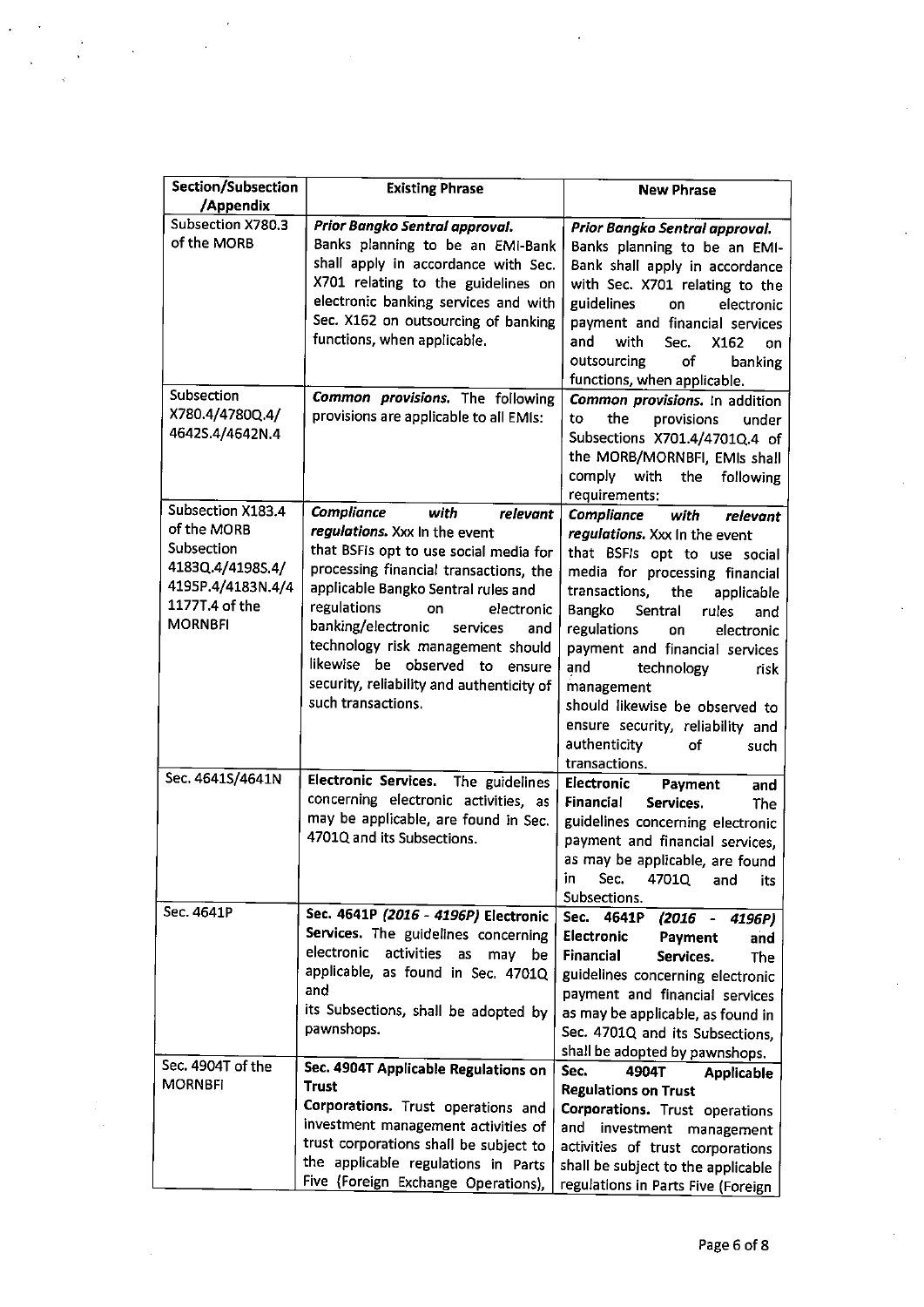| Section/Subsection<br>/Appendix | <b>Existing Phrase</b>                                                                                                                                                                                                      | <b>New Phrase</b>                                                                                                                                                                                                                                                                                                            |
|---------------------------------|-----------------------------------------------------------------------------------------------------------------------------------------------------------------------------------------------------------------------------|------------------------------------------------------------------------------------------------------------------------------------------------------------------------------------------------------------------------------------------------------------------------------------------------------------------------------|
|                                 | Six (Treasury<br>and Money Market<br>Operations), Seven<br>(Electronic<br>Operations and Other Services) and<br>Eight<br>(Anti-Money Laundering<br>Operations) of the MORNBFI, unless<br>otherwise provided in this Manual. | Exchange<br>Operations),<br>- Six<br>(Treasury and Money Market<br>Operations), Seven (Electronic<br>Payment and Financial Services),<br>Eight (Anti-Money Laundering<br>Operations), and<br>Twelve<br>(Regulations on<br>Payment<br>Systems) of the MORNBFI Q-<br>regulations, unless otherwise<br>provided in this Manual. |

Section 4. Subsections X701.7 and X701.8/4701Q.7 and 4701Q.8, shall be deleted.

Section 5. Transitory Provision. The BSFIs shall re-register their EPFS by accomplishing the attached re-registration form with covering certification (Attachment 2). The re-registration form shall be electronically submitted with the subject ""EPFS Re-registration - <name of BSFl> - <date-WYYMMDD>" to epfs-licensing@bsp. gov. ph not later than 31 March 2019 while the covering certification shall be sent to the Financial Technology Sub-sector of the Bangko Sentral. Failure to submit the reregistration form by 31 March 2019 shall result in the revocation of the issued license/s.

This transitory provision shall be included as footnote to Subsec. X701,314701Q. 3 of the MORB/MORNBFl.

Section 6. The following appendices of the MORB/MORNBFl shall be amended, as follows:

a. Appendix 6 of the MORB

| Category | Form No.        | MOR<br>Ref. | Report<br>Title                                          | <b>Frequency</b>  | Submission<br><b>Deadline</b>                                        | Submission<br>Procedure/<br>e-mail<br><b>Address</b> |
|----------|-----------------|-------------|----------------------------------------------------------|-------------------|----------------------------------------------------------------------|------------------------------------------------------|
| Xxx      | Xxx             | <b>XXX</b>  | Xxx                                                      | Xxx               | Xxx                                                                  | Xxx                                                  |
| $A-3$    | Unnumber-<br>ed | X701<br>.6  | <b>EPFS</b><br>Transac-<br>tions and<br>Indica-<br>tors  | Monthly           | 15<br>banking<br>days<br>after<br>end<br>οf<br>reference<br>month    | sdc-<br>ccbar@bsp<br>.gov.ph                         |
| $A-3$    | Unnumber-<br>ed | X701<br>.6  | Changes<br>and<br>Enhance-<br>ments<br>in<br><b>EPFS</b> | Semi-<br>annually | 15<br>banking<br>days<br>after<br>end<br>оf<br>reference<br>semester | sdc-<br>ccbar@bsp<br>.gov.ph                         |
| Xxx      | Xxx             | Xxx         | Xxx                                                      | Xxx               | Xxx                                                                  | Xxx                                                  |

UBs/KBs/TBs/RCBs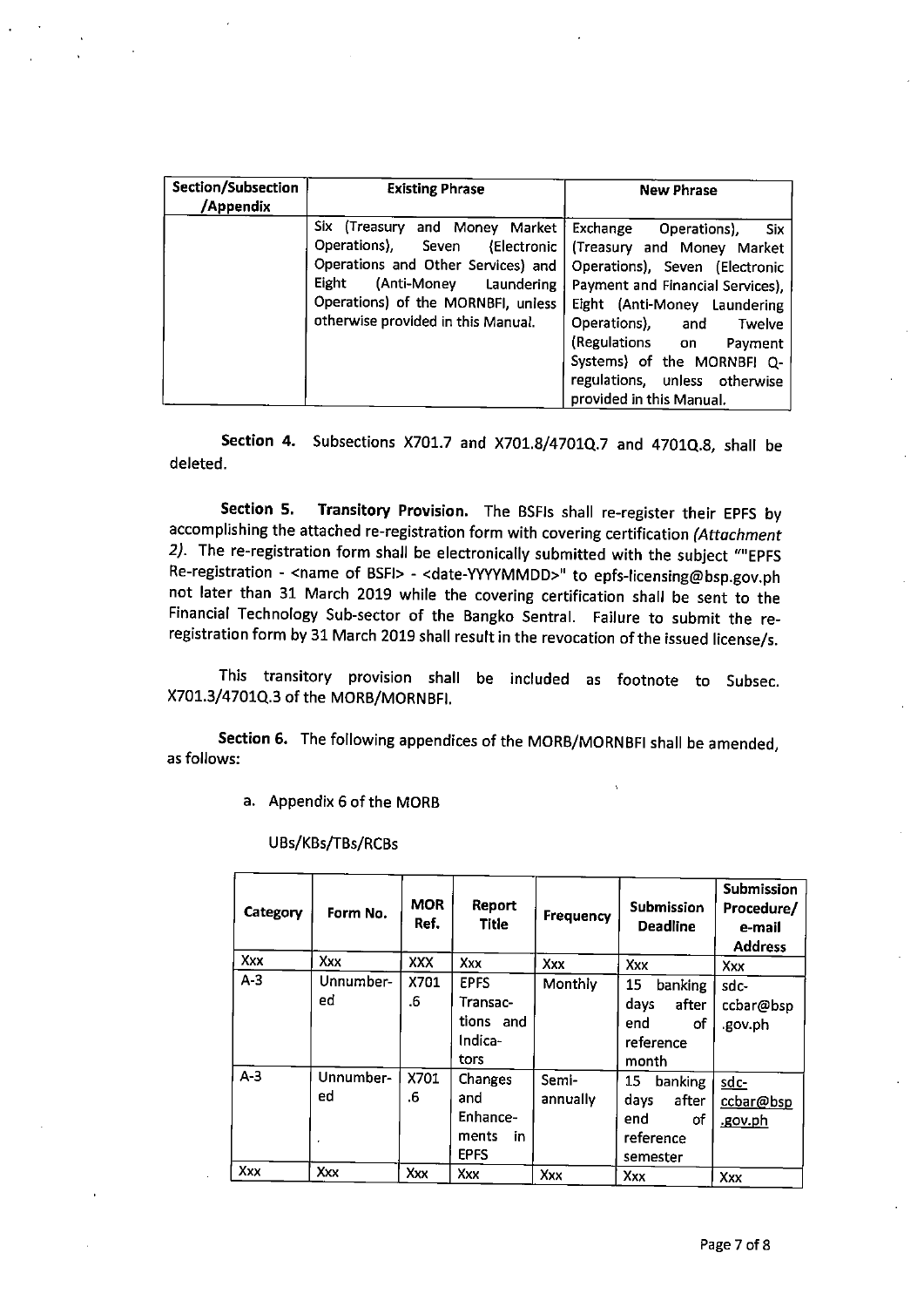| Category | Form No.         | <b>MOR</b><br>Ref.                                                      | Report<br><b>Title</b>                                   | Frequency         | Submission<br><b>Deadline</b>                                        | Submission<br>Procedure/<br>e-mail<br><b>Address</b> |
|----------|------------------|-------------------------------------------------------------------------|----------------------------------------------------------|-------------------|----------------------------------------------------------------------|------------------------------------------------------|
| Xxx      | Xxx              | XXX                                                                     | Xxx                                                      | Xxx               | Xxx                                                                  | Xxx                                                  |
| $A-3$    | Unnumber-<br>ed  | 4701<br>Q.6/<br>4641<br>S.2/4<br>641N<br>.2/46<br>41P.2<br>/490<br>4T.2 | <b>EPFS</b><br>Transac-<br>tions and<br>Indica-<br>tors  | Monthly           | 15<br>banking<br>days<br>after<br>end<br>of<br>reference<br>month    | sdc-<br>ccbar@bsp<br>.gov.ph                         |
| $A-3$    | Unnumber-<br>red | 4701<br>Q.6/<br>4641<br>S.2/4<br>641N<br>.2/46<br>41P.2<br>/490<br>4T.2 | Changes<br>and<br>Enhance-<br>ments<br>in<br><b>EPFS</b> | Semi-<br>annually | 15<br>banking<br>days<br>after<br>end<br>of<br>reference<br>semester | sdc-<br>ccbar@bsp<br>.gov.ph                         |
| Xxx      | Xxx              | Xxx                                                                     | Xxx                                                      | Xxx               | Xxx                                                                  | Xxx                                                  |

### b. Appendix Q-3/S-2/N-1/P-13/T-3 of the MORNBFI

The specific guidelines on the mode and manner of submission of th abovementioned reports (including corresponding reporting templates) shall be covered by a separate memorandum issuance.

Section 7. Effectivity. This Circular shall take effect fifteen (15) calendar days after its publication either in the Official Gazette or in a newspaper of general circulation.

### FOR THE MONETARY BOARD:

 $MA.$   $Cyd$   $\overline{V}$ .  $Tna\bar{r}_{0}$  - Amador maria almasara cyp N. Tuaño-amador

Officer-in-Charge

22 February 2019

 $\sim$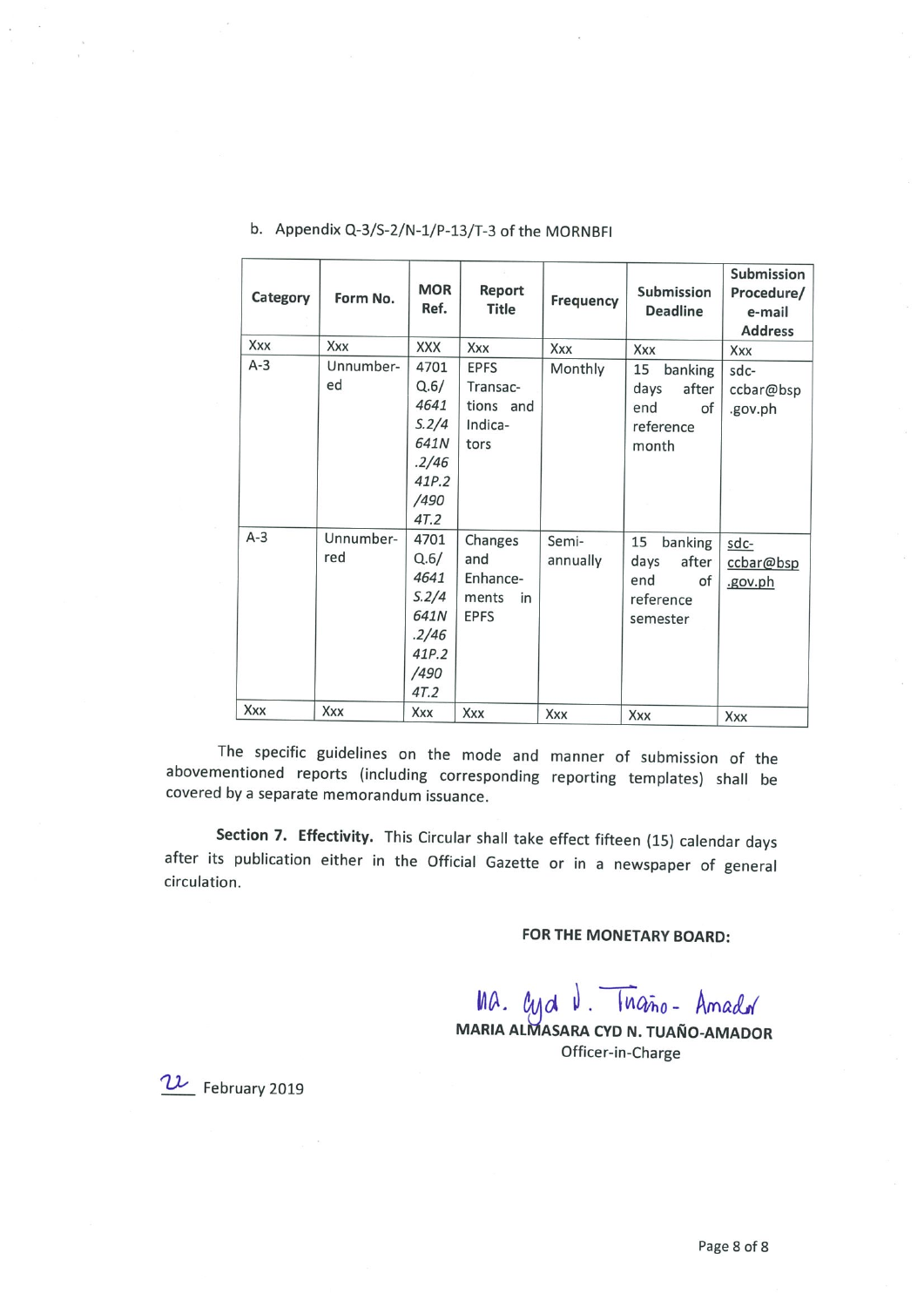# Guidelines on Licensing of Electronic Payment and Financial Services (EPFS)

A Bangko Sentral-supervised Financial Institution (BSFl) intending to provide EPFS shall comply with the following requirements in conjunction with the Guidelines on the Granting of License/Authority provided in Appendix 118 of the MORB and Appendix Q-71/S-12/P-11/N-14/T-4 of the MORNBFl.

### I. Advanced EPFS

A BSFl that offers advanced EPFS shall undergo the licensing process and provide the documentary requirements, as follows:

| <b>Processing and Documentary Requirements</b>                                                                                                                                                                                                                                  | Type $A^1$ | Type $B^2$ |
|---------------------------------------------------------------------------------------------------------------------------------------------------------------------------------------------------------------------------------------------------------------------------------|------------|------------|
| (1) Eligibility Test and Self-Assessment                                                                                                                                                                                                                                        |            |            |
| A BSFI must conduct a self-assessment vis-à-vis the defined<br>prudential criteria described in Section X1101.2 of the MORB and<br>Sections 41101Q.2/4501S.2/4501P.2/ 4110N.2/4201T.2 of the<br>MORNBFI.                                                                        | ✓          |            |
| Should the BSFI meet the prudential criteria, it shall submit a<br>letter of intent with a certification signed by its president or officer of<br>equivalent rank, and chief compliance officer (CCO) stating that the<br><b>BSFI satisfies said requirements.</b>              |            |            |
| If the Bangko Sentral concurs with the certification, the BSFI shall<br>receive a confirmation of eligibility (COE) to offer EPFS.                                                                                                                                              |            |            |
| (2) Application for the license                                                                                                                                                                                                                                                 |            |            |
| The BSFI shall formally submit the following application<br>documents to the appropriate department of the Bangko Sentral<br>within six (6) months from the date of the COE.                                                                                                    |            |            |
| (a)<br>Application letter signed by the president or officer of<br>equivalent<br>rank<br>specifically<br>indicating<br>the.<br>justification/reason for the application to provide EPFS                                                                                         |            |            |
| (b)<br>Notarized Secretary's Certificate (or equivalent document<br>in the case of foreign bank branches) attesting that the<br>Board of Directors (or equivalent management committee<br>in the case of foreign bank branches) has approved the<br>application to provide EPFS | ✓          |            |

 $1$  This applies to BSFIs that can be assessed against the prudential criteria provided in the Policy and Regulations on Licensing. These applicants must have been examined by the Bangko Sentra!.

<sup>&</sup>lt;sup>2</sup> This applies to proponents that cannot be assessed against the prudential criteria provided in the Policy and Regulations on Licensing. These include newly-established BSFIs and new applicants for an authority to operate as "Electronic Money Issuer-Others",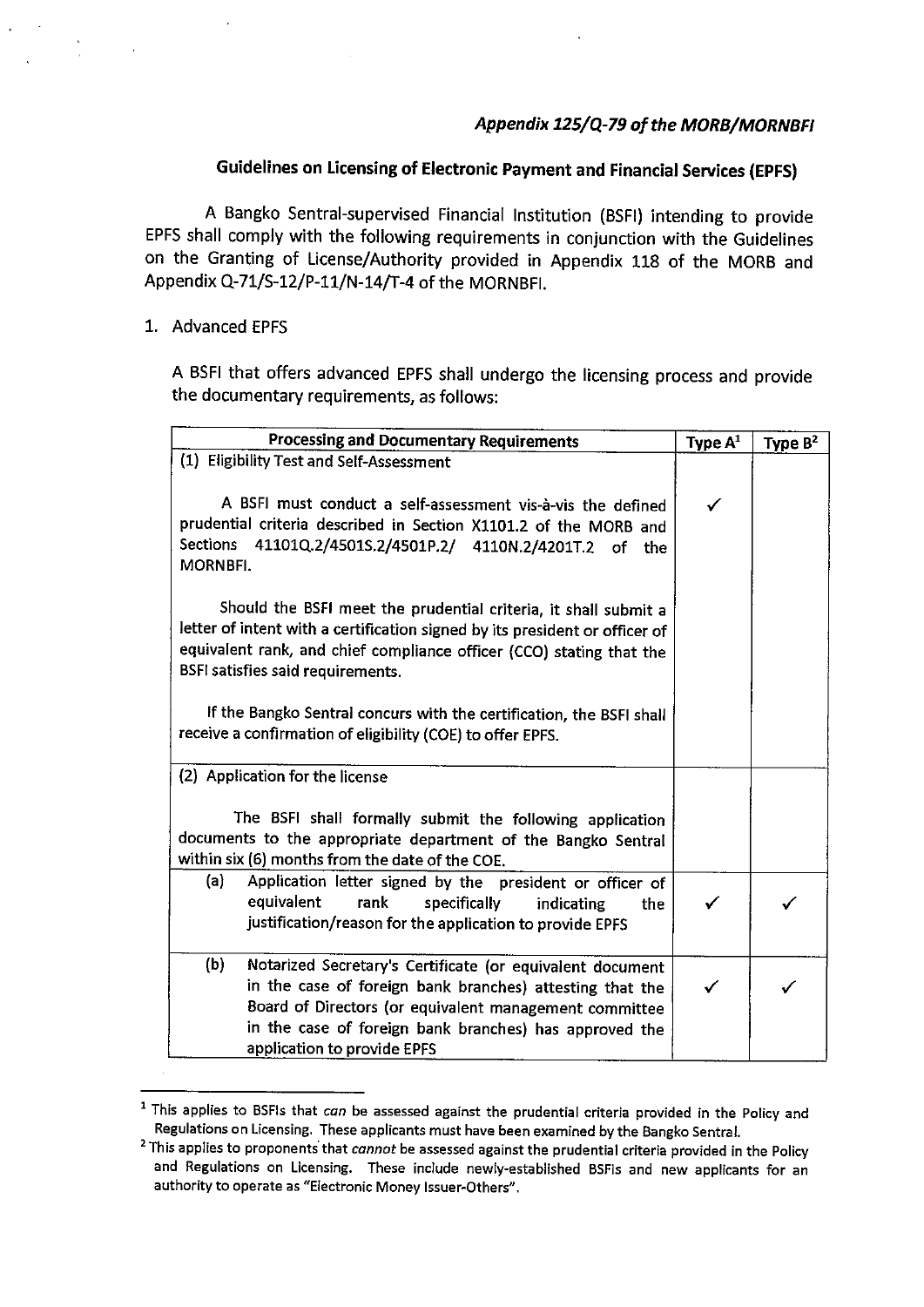| <b>Processing and Documentary Requirements</b>                                                                                                                                                                                                                                                                                                                                                         | Type $A^1$ | Type $B^2$ |
|--------------------------------------------------------------------------------------------------------------------------------------------------------------------------------------------------------------------------------------------------------------------------------------------------------------------------------------------------------------------------------------------------------|------------|------------|
| (c)<br>Certification signed by the president (or officer of<br>equivalent rank) and the CCO to the effect that the BSFI has<br>met the following minimum pre-conditions:                                                                                                                                                                                                                               | ✓          | ✓          |
| (i)<br>An adequate risk management process is in place to<br>identify, assess, monitor, and control the risks arising<br>from the proposed EPFS;                                                                                                                                                                                                                                                       |            |            |
| (ii)<br>Appropriate policies and procedures in the following<br>areas have been adopted to address all security risks<br>and concerns affecting the EPFS platform and<br>application system/s:<br>Authentication - establishes the identity of both<br>the sender and the receiver; uses trusted third<br>parties that verify identities in cyberspace;<br>Non-repudiation - ensures that transactions |            |            |
| cannot be repudiated or presents undeniable<br>proof of participation by both the sender and the<br>receiver in a transaction;<br>Authorization - establishes and enforces the access<br>rights of entities (both persons and/or devices) to<br>specified computing resources and application<br>functions; also locks out unauthorized entities<br>from physical and logical access to the secured    |            |            |
| systems;<br>Integrity - assures that data has not been altered;<br>Confidentiality - assures that no one except the<br>sender and the receiver of the data can gain<br>access to clear data; and<br>Availability - assures that the system is operating<br>$\bullet$<br>properly during the time it is expected to be                                                                                  |            |            |
| available:<br>(iii)<br>The EPFS system has been tested prior to its<br>implementation and that the test results are<br>satisfactory. As a minimum standard, appropriate<br>system testing and user acceptance testing should<br>have been conducted; and<br>(iv)<br>A documented business continuity planning process<br>covering EPFS, among other areas of operation, has<br>been adopted.           |            |            |
| (d)<br>Details of the features and functionalities of the proposed<br>EPFS, including the security controls and measures                                                                                                                                                                                                                                                                               |            |            |
| (e)<br>Process flow/brief narration of how transaction and data<br>flow through the network                                                                                                                                                                                                                                                                                                            |            |            |
| (f)<br>Diagram of the configuration of the system supporting the<br>proposed EPFS, showing the linkage between the host<br>systems and network infrastructure                                                                                                                                                                                                                                          |            |            |

 $\sim$ 

 $\sim$ 

 $\sim$   $\alpha$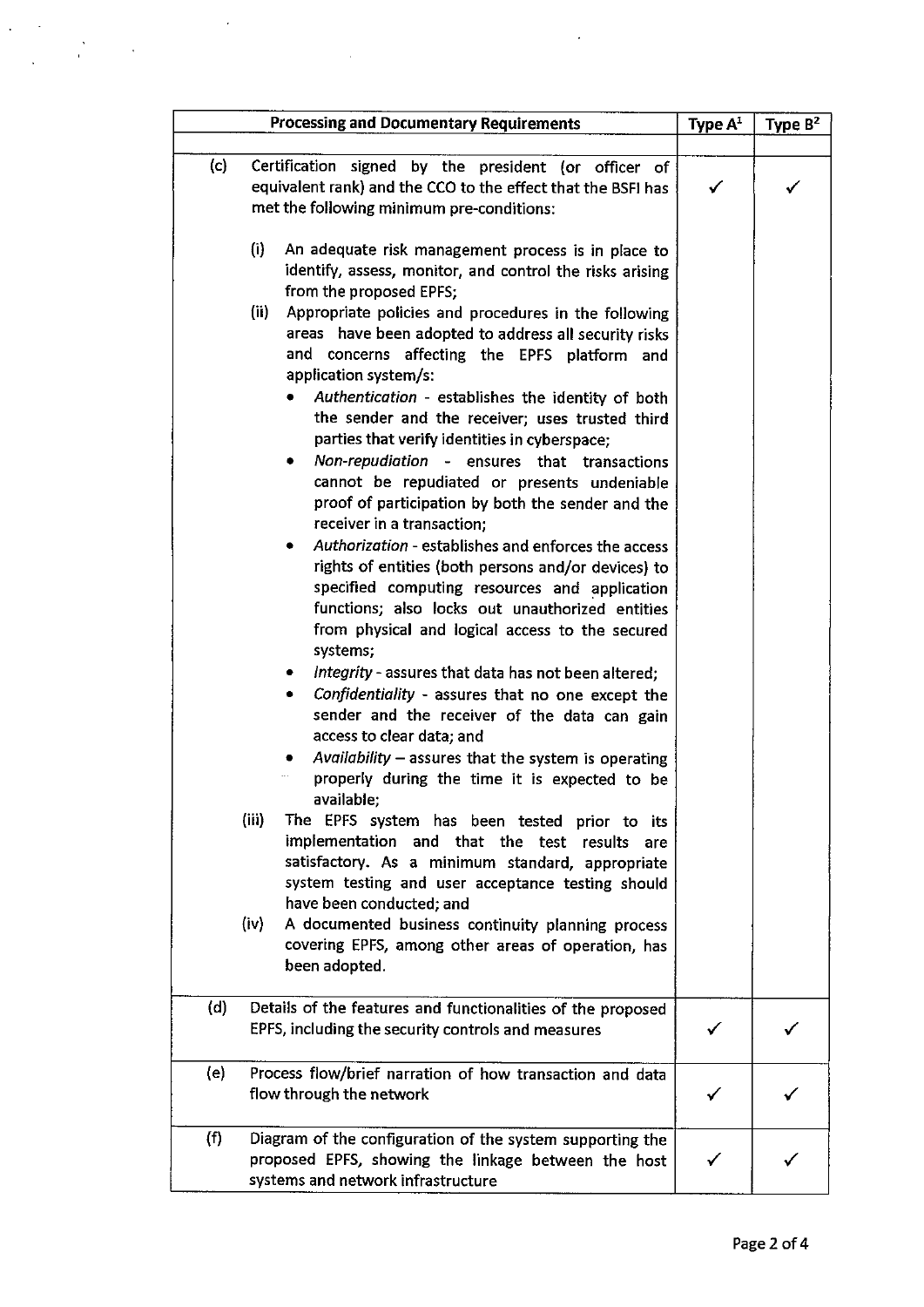|     | <b>Processing and Documentary Requirements</b>                                                                                                                                                                                                                                                                                                                | Type $A^1$ | Type $B^2$ |
|-----|---------------------------------------------------------------------------------------------------------------------------------------------------------------------------------------------------------------------------------------------------------------------------------------------------------------------------------------------------------------|------------|------------|
| (g) | Pro-forma client application form and terms and conditions<br>for the availment of and/or use of the EPFS                                                                                                                                                                                                                                                     |            |            |
| (h) | Brief discussion on the following topics in relation to the<br>particular EPFS being applied for:<br>Oversight management process;<br>Business continuity plan/disaster recovery plan;<br>Incident response/ problem management;<br>Consumer protection/awareness program; and<br>Information security policies and security features of<br>the proposed EFPS |            |            |
| (i) | Results of the user acceptance test (UAT)                                                                                                                                                                                                                                                                                                                     |            |            |
| (j) | Report on the independent assessment on the proposed<br>EPFS, if applicable.                                                                                                                                                                                                                                                                                  |            |            |
| (k) | Articles of Incorporation/By-Laws of the BSFI                                                                                                                                                                                                                                                                                                                 |            |            |
| (1) | Photocopy of the marketing materials for the proposed EPFS                                                                                                                                                                                                                                                                                                    |            |            |
|     | (m) Pro-forma agreements with accredited agents for the<br>delivery/issuance of EPFS;                                                                                                                                                                                                                                                                         |            |            |
| (n) | Anti-Money Laundering (AML) Policy/Manual of Procedures;<br>and                                                                                                                                                                                                                                                                                               |            |            |
| (o) | Latest Audited/Interim Financial Statements                                                                                                                                                                                                                                                                                                                   |            |            |

### 2. Basic EPFS

The BSFl shall notify the appropriate department of the Financial Supervision Sector (FSS) by submitting the following documents 30 days prior to the launch/implementation of its EPFS:

- (1) Notification letter signed by the institution's president or officer of equivalent rank;
- (2) Details of the features and functionalities of the EPFS, including security controls and measures adopted relative to the offering of the EPFS; and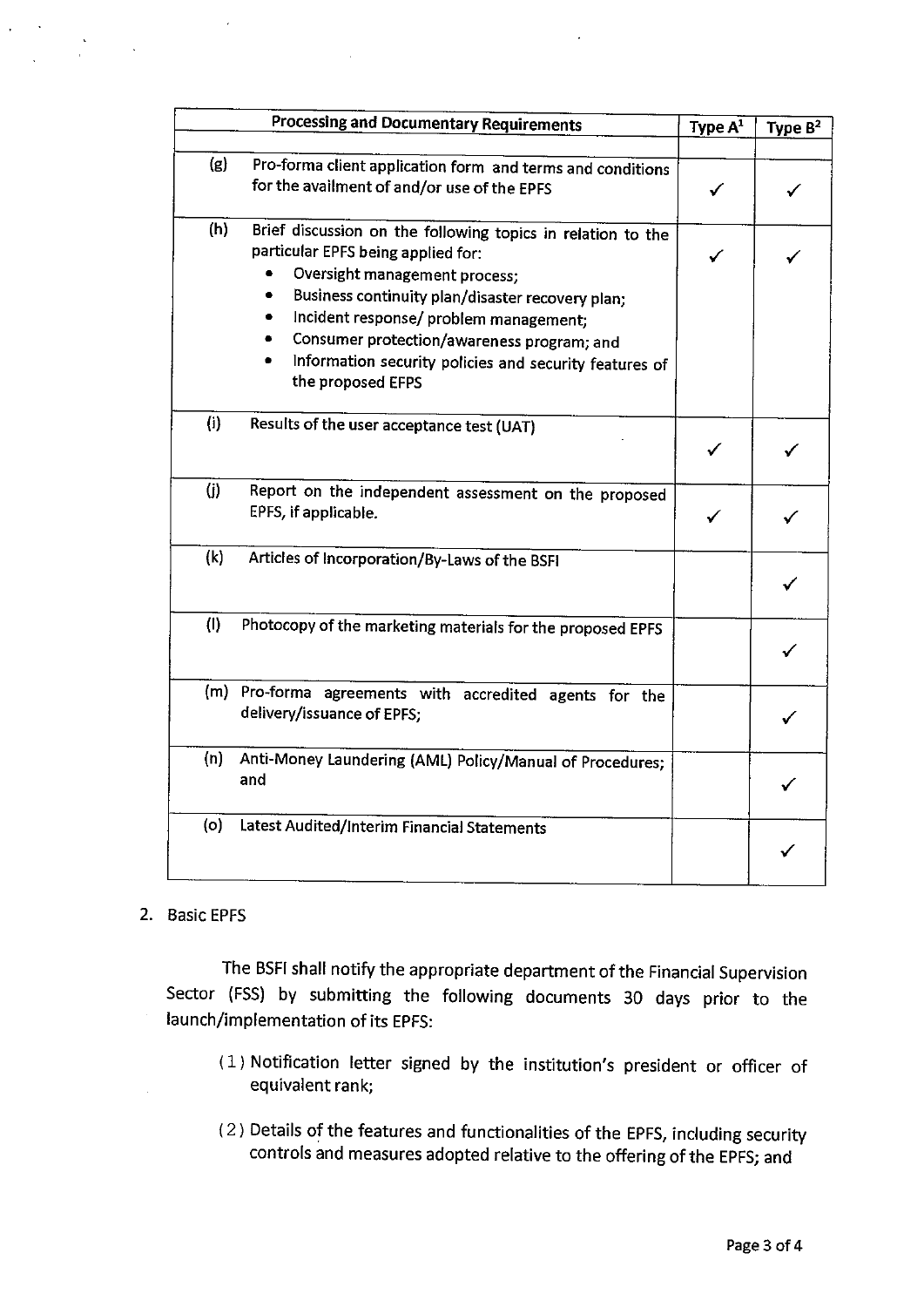( 3 ) Process flow/brief narration of how transaction and data flow through the network including the clearing switch in case the service involves participation in an Automated Clearing House (ACH).

### 3. Fees

A BSFl applying for an advanced EPFS shall pay processing and licensing fees as shown below:

|             | Classification                                 |                     |                         |                   |                             |  |  |
|-------------|------------------------------------------------|---------------------|-------------------------|-------------------|-----------------------------|--|--|
|             |                                                | <b>Banks</b>        | Non-banks               |                   |                             |  |  |
| Type of Fee | Universal<br>and<br>Commercial<br><b>Banks</b> | <b>Thrift Banks</b> | Rural and<br>Coop. Bank | <b>EMI-Others</b> | Other<br>Financial<br>Inst. |  |  |
| Processing  | 50,000                                         | 20,000              | 10,000                  | 20,000            | 10,000                      |  |  |
| Licensing   | 100,000                                        | 60,000              | 25,000                  | 60,000            | 25,000                      |  |  |

The assessment and collection of fees shall be made in accordance with the guidelines on fees provided in Appendix 118/Q-71/S-12/P-11/N-14/T-4 of the MORB/MORNBFl.

 $\mathcal{L}$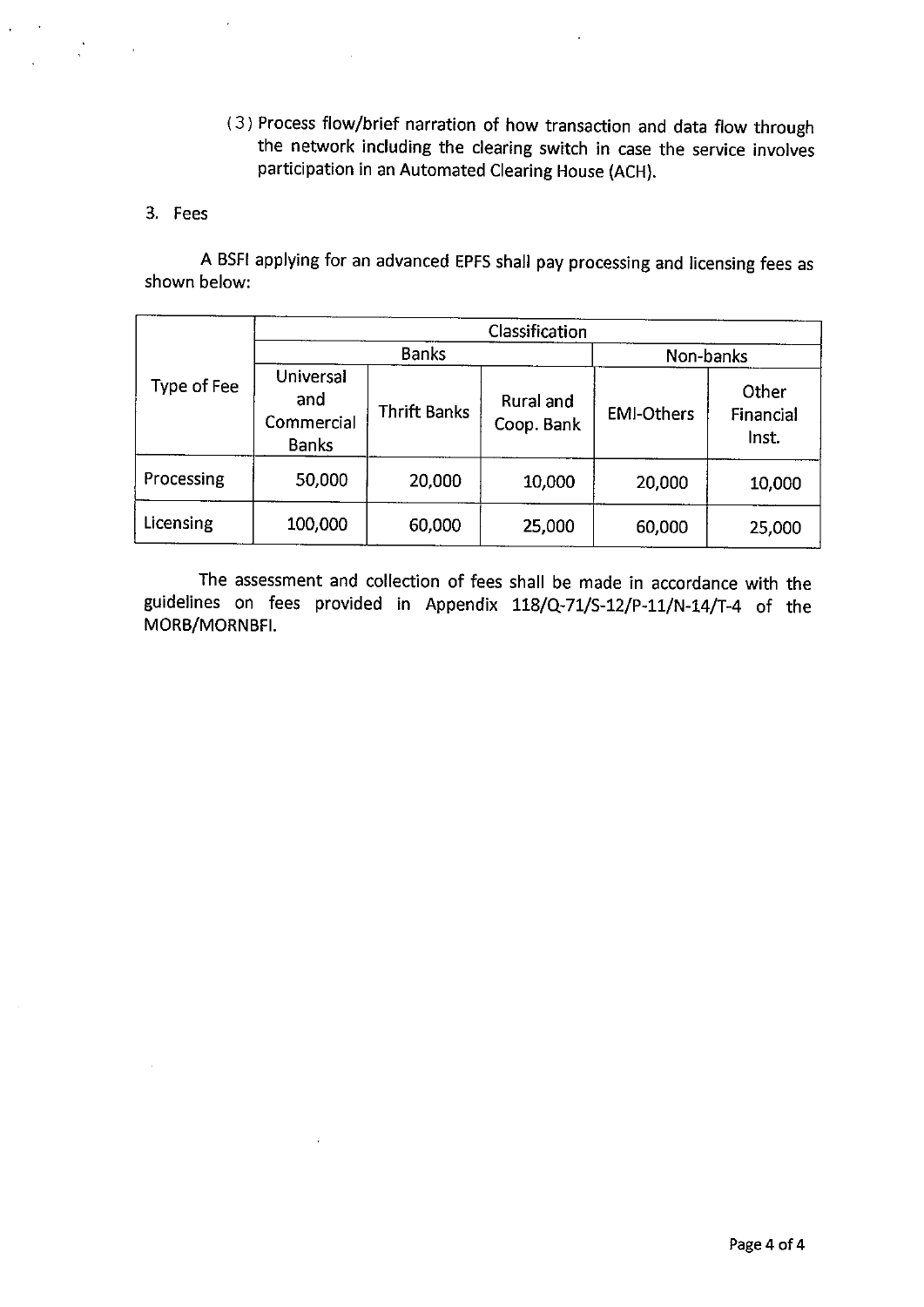#### <Name of BSFl>

## CERTIFICATION ON COMPLIANCE WITH THE CONDITIONS FOR PARTICIPATION IN AN AUTOMATED CLEARING HOUSE

Officer>, Compliance Officer, on behalf of the <Name of BSFI>, with head/principal office address at *<complete address of Head/Principal Office>*, after having been duly sworn to in We, <Name of Officer>, President (or Officer of Equivalent Rank) and <Name of accordance with law, hereby certify to the best of our knowledge, that <Name of BSFI>:

- a. Has satisfactorily met the prudential criteria provided under Subsection X1101.2/41101Q. 2/ 4501S. 2/4501P. 2/4110N. 2/4201T. 2 of the Manual of Regulations for Banks/Non-Bank Financial Institutions (MORB/MORNBFl);
- b. Obtained a satisfactory assessment in the areas of Information Technology (IT), Anti-Money Laundering (AML), and Consumer Protection, as applicable, in the last examination conducted by the Bangko Sentral; and
- c. Is capable of complying with the specific rules applicable to transactions performed under the National Retail Payment System Framework as provided in Subsection X1205.5/41205Q.5/4705S.5/4705P.5/4805N.5/4904T of the MORB/MORNBFl.

We certify further that  $\leq$ name of BSFI>, as a BSFI licensed to offer electronic payment and financial services (EPFS), has complied with the provisions under Sections X70L. 41470L, 4Q/464LS/4641P/464LN/4904T of the MORB/MORNBFl.

We also certify that all relevant documents in support of the foregoing statements are kept on file and are readily available for verification by examiners of the Bangko Sentral during onsite verification/examination or when a written request is made to verify compliance.

This certification executed on *<date of execution>* is being submitted in compliance with the requirements of the Bangko Sentral.

Signed:

Signed:

Name of President Name President (or Officer of Equivalent Rank) Compliance Officer

SUBSCRIBED AND SWORN to before me, this \_\_\_\_\_\_ day of  $\cup$  with affiant exhibiting their valid identifications indicated below: at

Name Government ID/Passport No. Date/Place Issued

Notary Public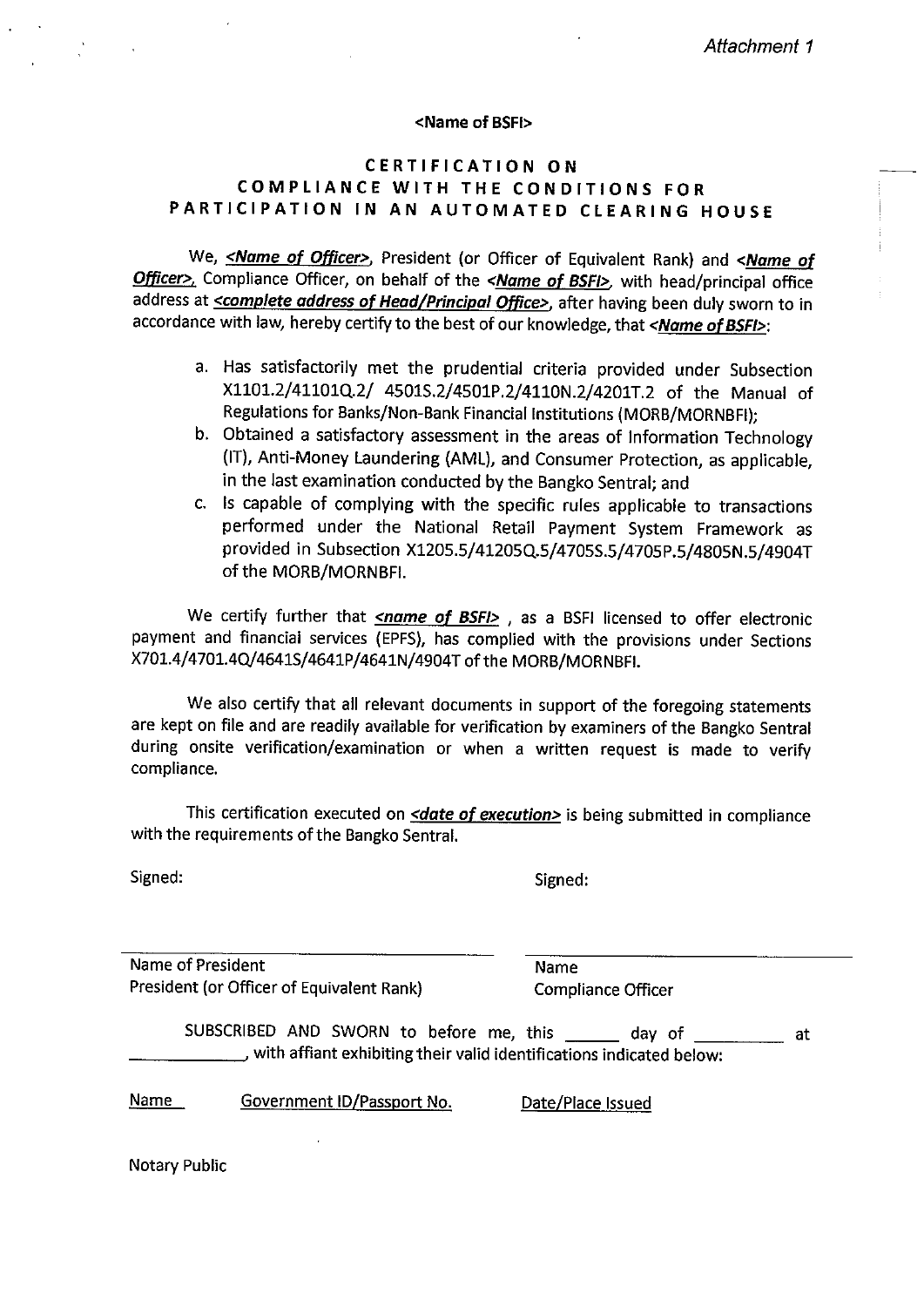$\pm$ 

#### <Name of BSFl>

### CERTIFICATION ON THE RE-REGISTRATION OF ELECTRONIC PAYMENT & FINANCIAL SERVICES

Officer>, Compliance Officer, on behalf of the <Name of BSFI>, with head/principal office address at *<complete address of Head/Principal Office>*, after having been duly sworn to in accordance with law, hereby certify that to the best of our knowledge, all the information electronic payment and financial services (EPFS) are hereby true and correct. We, <*Name of Officer>*, President (or Officer of Equivalent Rank) and <*Name of* contained in the attached documents supporting the institution's re-registration for

We certify further that  $\leq$  name of BSFI> complies with the provisions under Sections X701.4/4701.4Q/4641S/4641P/4641N/4904T of the Manual of Regulations for Banks/Non-Bank Financial Institutions (MORB/MORNBFI) except for: **<enumerate provisions that have** not yet been complied with>. Aforementioned provision/s shall be complied by <target date for compliance>.

We also certify that all relevant documents in support of the EPFS activities and operations are kept on file and are readily available for verification by examiners of the Bangko Sentral during onsite verification/examination or when a written request is made to determine compliance.

This certification executed on <date of execution> is being submitted in compliance with the requirements provided in the BSP Circular No.

Signed:

.

Signed:

Name of President Name Name President (or Officer of Equivalent Rank) Compliance Officer

SUBSCRIBED AND SWORN to before me, this \_\_\_\_\_\_ day of with affiant exhibiting their valid identifications indicated below: at

Name

Government ID/Passport No.

Date/Place Issued

Notary Public

| Not. Reg. No. |  |
|---------------|--|
| Doc. No.      |  |
| Page No.      |  |
| Series of     |  |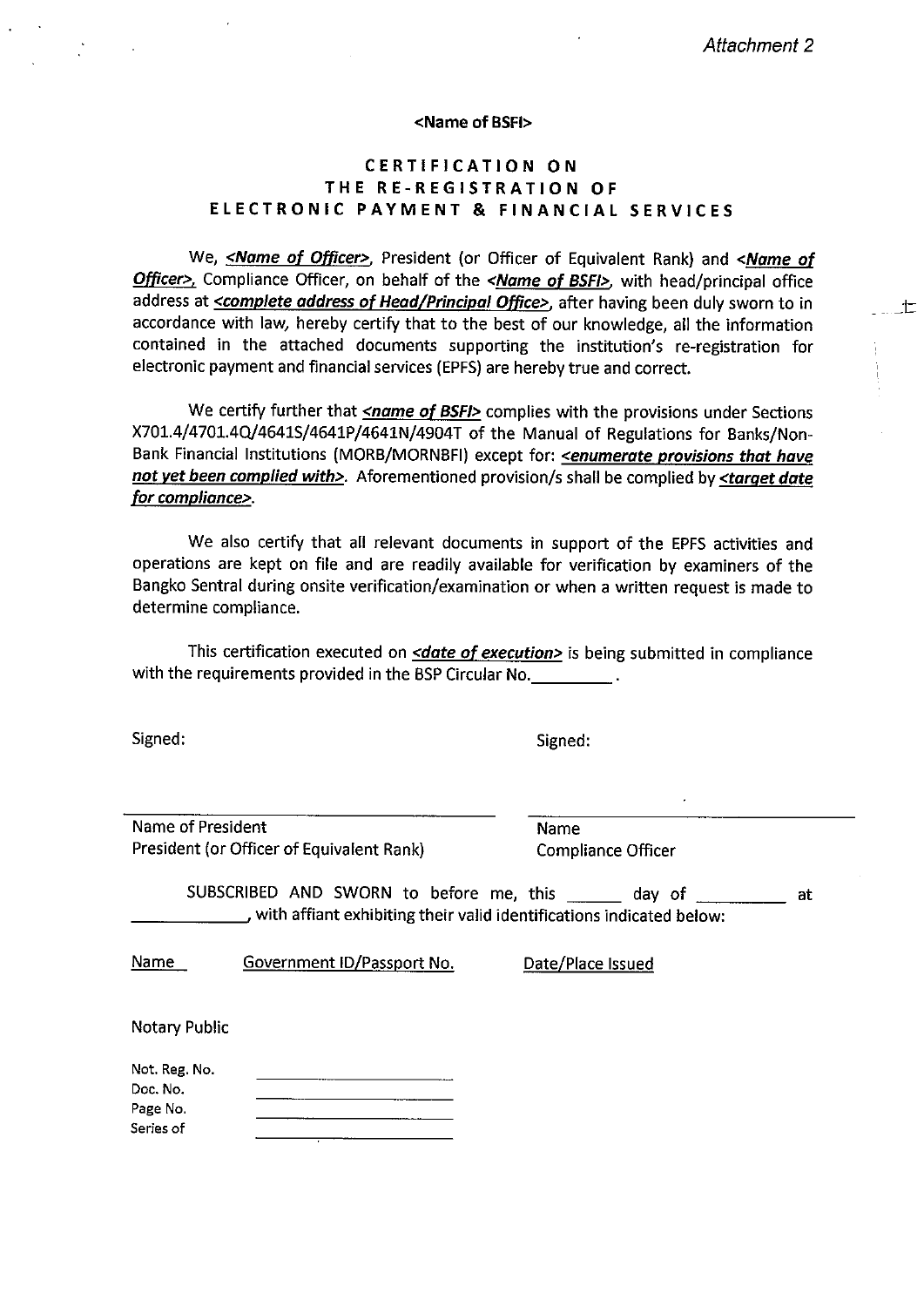#### <Name of BSFl>. Re-Registration of Electronic rinandaland Payments Services<Date Accomplished>

,

 $\sim$ 

|           | <b>EPFS Classification</b>                                                                                                                                                                | ATM / Debit<br>Card    | Credit Card | E-Money<br>(Cash Card)           | Internet<br><b>Other Payment</b><br>E-Money<br>Internet Banking -<br>Mobile<br>Banking-<br>(E-Wallet)<br>Cards<br>Corporate<br><b>Banking</b><br>Retall |                        | Telephone<br><b>Banking</b> | <b>Cash Accept</b><br><b>ATM facility</b><br>Machine |                        | <b>Point of Sale</b><br>facility | <b>Payment Portal</b>         | Others              |                        |                        |                        |                       |
|-----------|-------------------------------------------------------------------------------------------------------------------------------------------------------------------------------------------|------------------------|-------------|----------------------------------|---------------------------------------------------------------------------------------------------------------------------------------------------------|------------------------|-----------------------------|------------------------------------------------------|------------------------|----------------------------------|-------------------------------|---------------------|------------------------|------------------------|------------------------|-----------------------|
|           | <b>Particulars</b>                                                                                                                                                                        | (Brief<br>description) | (Brief      | description) (Brief description) | (Brief<br>description)                                                                                                                                  | (Brief<br>description) | (Brief<br>description)      | (Brief description)                                  | (Brief<br>description) | <b>Brief</b><br>description)     | (Brief<br>description)        | (Brief description) | (Brief<br>description) | (Brief<br>description) | (Brief<br>description) | (Brief<br>description |
|           | A. Basic Information                                                                                                                                                                      |                        |             |                                  |                                                                                                                                                         |                        |                             |                                                      |                        |                                  |                               |                     |                        |                        |                        |                       |
|           | Date of Implementation                                                                                                                                                                    |                        |             |                                  |                                                                                                                                                         |                        |                             |                                                      |                        |                                  |                               |                     |                        |                        |                        |                       |
|           | Name of Application System/s                                                                                                                                                              |                        |             |                                  |                                                                                                                                                         |                        |                             |                                                      |                        |                                  |                               |                     |                        |                        |                        |                       |
|           | In-house or Outsourced                                                                                                                                                                    |                        |             |                                  |                                                                                                                                                         |                        |                             |                                                      |                        |                                  |                               |                     |                        |                        |                        |                       |
|           | If Outsourced, name of service provider                                                                                                                                                   |                        |             |                                  |                                                                                                                                                         |                        |                             |                                                      |                        |                                  |                               |                     |                        |                        |                        |                       |
|           |                                                                                                                                                                                           |                        |             |                                  |                                                                                                                                                         |                        |                             |                                                      |                        |                                  |                               |                     |                        |                        |                        |                       |
|           | Channels Used                                                                                                                                                                             |                        |             |                                  |                                                                                                                                                         |                        |                             |                                                      |                        |                                  |                               |                     |                        |                        |                        |                       |
|           | <b>ATM</b>                                                                                                                                                                                |                        |             |                                  |                                                                                                                                                         |                        |                             |                                                      |                        |                                  |                               |                     |                        |                        |                        |                       |
|           | Phone                                                                                                                                                                                     |                        |             |                                  |                                                                                                                                                         |                        |                             |                                                      |                        |                                  |                               |                     |                        | $\mathbb{R}^m$         |                        |                       |
|           | Internet                                                                                                                                                                                  |                        |             |                                  |                                                                                                                                                         |                        |                             |                                                      |                        |                                  |                               |                     |                        |                        |                        |                       |
|           | Mobile                                                                                                                                                                                    |                        |             |                                  |                                                                                                                                                         |                        |                             |                                                      |                        |                                  |                               |                     |                        |                        |                        |                       |
|           | POS                                                                                                                                                                                       |                        |             |                                  |                                                                                                                                                         |                        |                             |                                                      |                        |                                  | $\sigma$ , and $\sigma$ , and |                     |                        |                        |                        |                       |
|           | <b>Others</b>                                                                                                                                                                             |                        |             |                                  |                                                                                                                                                         |                        |                             |                                                      |                        |                                  |                               |                     |                        |                        |                        |                       |
|           |                                                                                                                                                                                           |                        |             |                                  |                                                                                                                                                         |                        |                             |                                                      |                        |                                  |                               |                     |                        |                        |                        |                       |
|           | <b>Features and Functionalities</b>                                                                                                                                                       |                        |             |                                  |                                                                                                                                                         |                        |                             |                                                      |                        |                                  |                               |                     |                        |                        |                        |                       |
|           | 1 Cash deposits / Cash-in                                                                                                                                                                 |                        |             |                                  |                                                                                                                                                         |                        |                             |                                                      |                        |                                  |                               |                     |                        |                        |                        |                       |
|           | 2 Cash withdrawals / Cash-out                                                                                                                                                             |                        |             |                                  |                                                                                                                                                         |                        |                             |                                                      |                        |                                  |                               |                     |                        |                        |                        |                       |
|           | 3 Bills payment                                                                                                                                                                           |                        |             |                                  |                                                                                                                                                         |                        |                             |                                                      |                        |                                  |                               |                     |                        |                        |                        |                       |
|           | a. Government                                                                                                                                                                             |                        |             |                                  |                                                                                                                                                         |                        |                             |                                                      |                        |                                  |                               |                     |                        |                        |                        |                       |
|           |                                                                                                                                                                                           |                        |             |                                  |                                                                                                                                                         |                        |                             |                                                      |                        |                                  |                               |                     |                        |                        |                        |                       |
|           | b. Non-government                                                                                                                                                                         |                        |             |                                  |                                                                                                                                                         |                        |                             |                                                      |                        |                                  |                               |                     |                        |                        |                        |                       |
|           | 4 Intra-bank fund transfer                                                                                                                                                                |                        |             |                                  |                                                                                                                                                         |                        |                             |                                                      |                        |                                  |                               |                     |                        |                        |                        |                       |
|           | 5 Interbank fund transfer (Domestic Transfers)                                                                                                                                            |                        |             |                                  |                                                                                                                                                         |                        |                             |                                                      |                        |                                  |                               |                     |                        |                        |                        |                       |
|           | 6 Cross Border Transfers                                                                                                                                                                  |                        |             |                                  |                                                                                                                                                         |                        |                             |                                                      |                        |                                  |                               |                     |                        |                        |                        |                       |
|           | 7 Online payment to merchants                                                                                                                                                             |                        |             |                                  |                                                                                                                                                         |                        |                             |                                                      |                        |                                  |                               |                     |                        |                        |                        |                       |
|           | 8 Account sweeping                                                                                                                                                                        |                        |             |                                  |                                                                                                                                                         |                        |                             |                                                      |                        |                                  |                               |                     |                        |                        |                        |                       |
|           | 9 Automatic Debit Arrangement                                                                                                                                                             |                        |             |                                  |                                                                                                                                                         |                        |                             |                                                      |                        |                                  |                               |                     |                        |                        |                        |                       |
|           | 10 Automatic Credit Arrangement                                                                                                                                                           |                        |             |                                  |                                                                                                                                                         |                        |                             |                                                      |                        |                                  |                               |                     |                        |                        |                        |                       |
|           | 11 Electronic Invoice Presentment                                                                                                                                                         |                        |             |                                  |                                                                                                                                                         |                        |                             |                                                      |                        |                                  |                               |                     |                        |                        |                        |                       |
|           | 12 Prepaid phone reload                                                                                                                                                                   |                        |             |                                  |                                                                                                                                                         |                        |                             |                                                      |                        |                                  |                               |                     |                        |                        |                        |                       |
|           | 13 Donations                                                                                                                                                                              |                        |             |                                  |                                                                                                                                                         |                        |                             |                                                      |                        |                                  |                               |                     |                        |                        |                        |                       |
|           | 14 Others                                                                                                                                                                                 |                        |             |                                  |                                                                                                                                                         |                        |                             |                                                      |                        |                                  |                               |                     |                        |                        |                        |                       |
|           |                                                                                                                                                                                           |                        |             |                                  |                                                                                                                                                         |                        |                             |                                                      |                        |                                  |                               |                     |                        |                        |                        |                       |
|           |                                                                                                                                                                                           |                        |             |                                  |                                                                                                                                                         |                        |                             |                                                      |                        |                                  |                               |                     |                        |                        |                        |                       |
|           |                                                                                                                                                                                           |                        |             |                                  |                                                                                                                                                         |                        |                             |                                                      |                        |                                  |                               |                     |                        |                        |                        |                       |
| D. Others |                                                                                                                                                                                           |                        |             |                                  |                                                                                                                                                         |                        |                             |                                                      |                        |                                  |                               |                     |                        |                        |                        |                       |
|           | Does the electronic product/service have variants? (yes/no)                                                                                                                               |                        |             |                                  |                                                                                                                                                         |                        |                             |                                                      |                        |                                  |                               |                     |                        |                        |                        |                       |
|           | - If yes, indicate no. of variants.<br>Likewise, a comparative matrix on the features of each variant should be<br>attached to this report (ex. Comparative Matrix on Cash Card Variants) |                        |             |                                  |                                                                                                                                                         |                        |                             |                                                      |                        |                                  |                               |                     |                        |                        |                        |                       |

Instructions on filling out this re-registration form:

t. Indicate the name of your Institution and the date IDD/MMIYYW) this form is accomplished.

2. The EPFS to be re-registered shall be those that:

lo

a. have been previously-licensed Inauding electronic money and are already operational as of 31 March 2019; and

b. have been approved by the Bangko Sentral as of I March 2019 but have yet to be launched until30 September 2019.

3. Please provide a brief description of the EPFS under its classification.

3. If the EPFS does not fall under any of the classifications indicated in the columns provided above, it shall be specified under the column "Others". You may add as many columns as necessary

 $\sim$   $\sim$ 

4. For Item A. Basic Information. please provide the required information

For Item 8. Channels Used, please mark the appropriate cell with "X".

For Item C. Features and Functionalities, please mark the appropriate cell with "X"

For Item D. Others, please provide the requried information.

 $\sim$